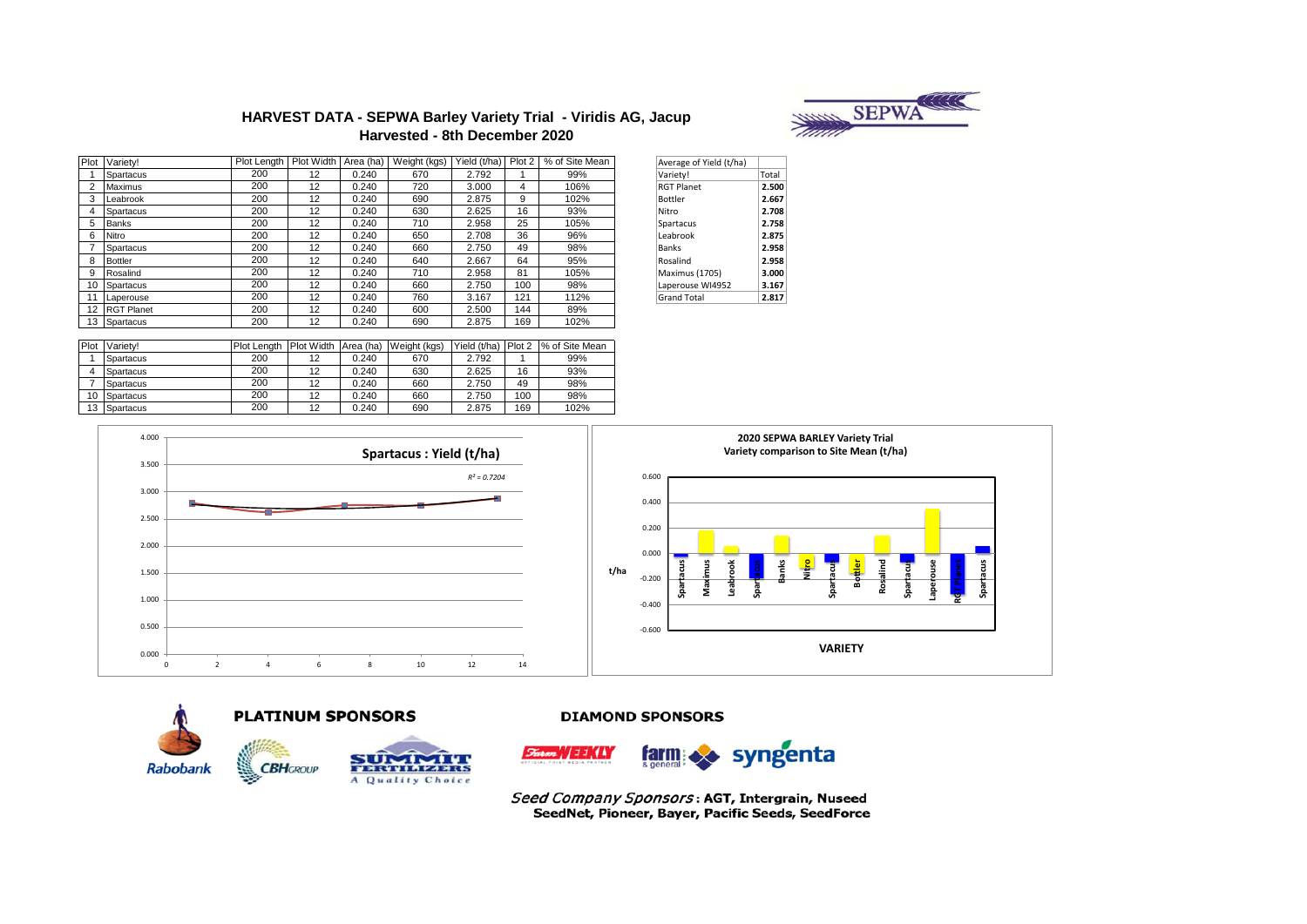



|                |                   | Yield  |                |                                 |                             |        |
|----------------|-------------------|--------|----------------|---------------------------------|-----------------------------|--------|
| Plot           | Varietv!          | (t/ha) | % of Site Mean |                                 |                             |        |
|                | Spartacus         | 2.792  | 99%            |                                 |                             |        |
| $\overline{2}$ | Maximus           | 3.000  | 106%           |                                 |                             |        |
| 3              | Leabrook          | 2.875  | 102%           |                                 | <b>Statistical Analysis</b> |        |
| 4              | Spartacus         | 2.625  | 93%            | Site Mean (t/ha)                |                             | 2.817  |
| 5              | <b>Banks</b>      | 2.958  | 105%           | Probability                     |                             | 0.061  |
| 6              | Nitro             | 2.708  | 96%            | Least significant difference 5% |                             | 0.2747 |
| 7              | Spartacus         | 2.750  | 98%            | <b>CV %</b>                     |                             | 3.2    |
| 8              | <b>Bottler</b>    | 2.667  | 95%            |                                 |                             |        |
| 9              | Rosalind          | 2.958  | 105%           |                                 |                             |        |
| 10             | Spartacus         | 2.750  | 98%            |                                 | <b>Site Details</b>         |        |
| 11             | Laperouse         | 3.167  | 112%           | <b>Soil Description:</b>        | Sandy Loam                  |        |
| 12             | <b>RGT Planet</b> | 2.500  | 89%            | Date Sown:                      | Wednesday, 27 May 2020      |        |
| 13             | Spartacus         | 2.875  | 102%           | Date Harvested                  | Tuesday, 8 December 2020    |        |

| Site Mean (t/ha)                | 2.817  |
|---------------------------------|--------|
| Probability                     | 0.061  |
| Least significant difference 5% | 0.2747 |
| <b>CV %</b>                     | 3.2    |
|                                 |        |
| Sita Dataile                    |        |

|                          | one Detans               |
|--------------------------|--------------------------|
| <b>Soil Description:</b> | Sandy Loam               |
| Date Sown:               | Wednesday, 27 May 2020   |
| <b>Date Harvested</b>    | Tuesday, 8 December 2020 |
| Seeding Rate:            | 70 kg/ha                 |

# **Plot Dimensions**

| :nyur<br>(m) | Width (m) | Area (m2) | <b>Conversion Factor</b> |
|--------------|-----------|-----------|--------------------------|
| 200          | 12        | 0.240     | 4.17                     |



**Length** 





#### **DIAMOND SPONSORS**



Seed Company Sponsors: AGT, Intergrain, Nuseed SeedNet, Pioneer, Bayer, Pacific Seeds, SeedForce